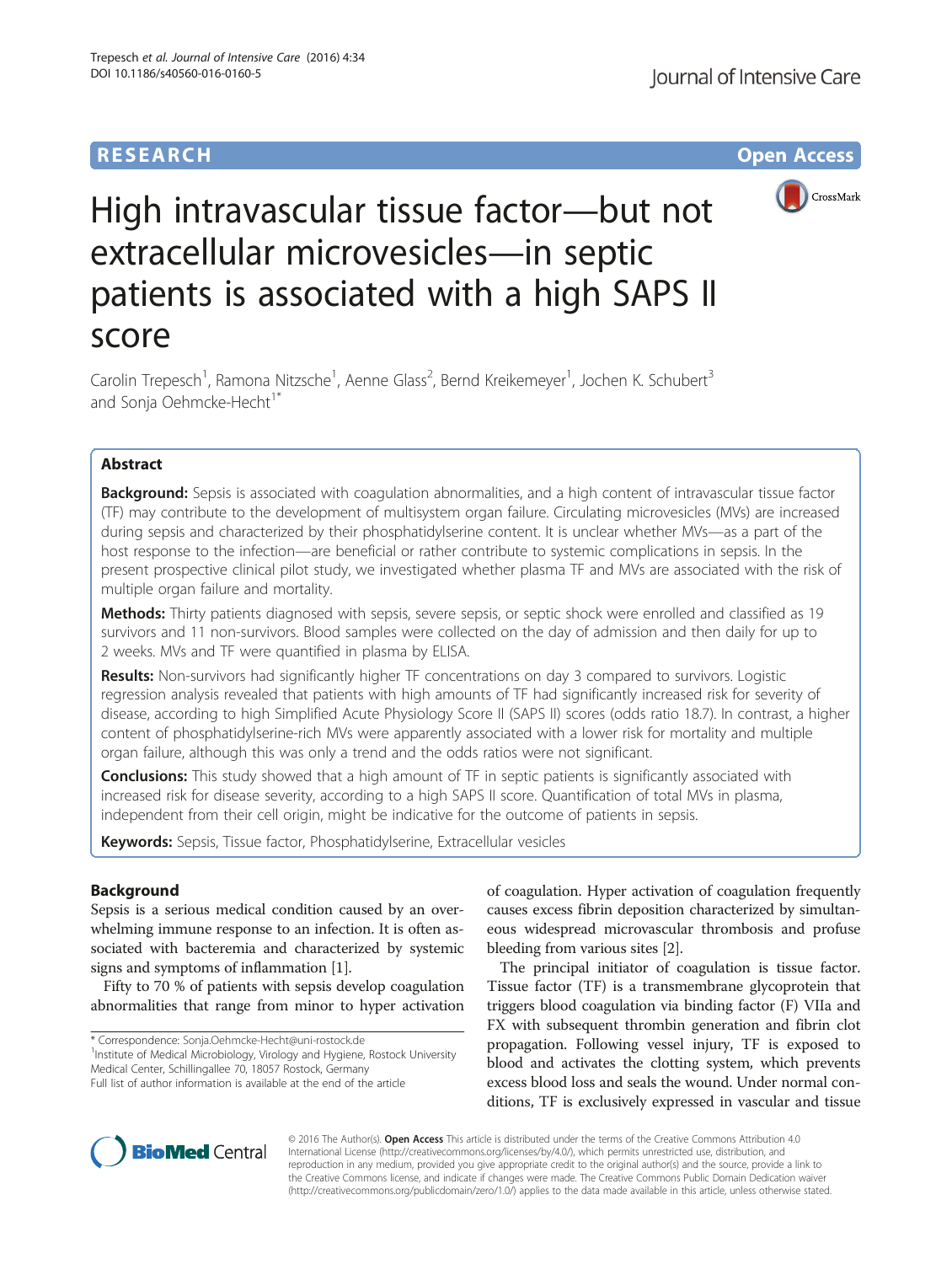cells that have no direct contact with blood. However, this concept is outdated as evidence supports the presence of intravascular TF, also described as "circulating" or "bloodborne" TF [\[3](#page-7-0)]. The cellular source of TF in blood is still a matter of discussion, but it has been concluded that monocytes are the only blood cells that synthesize and express TF [[4\]](#page-7-0). Several groups demonstrated higher levels of intravascular TF in septic patients [\[5](#page-7-0)–[8\]](#page-7-0).

It is unclear how TF circulates, although it has been described that TF is transported on membrane vesicles. Membrane vesicles are sphere-shaped structures, less than 1 μm of diameter and limited by a lipid bilayer. They can be secreted from all human blood-born cells and are commonly classified according to their formation mechanism and their size. Membrane vesicles with a size between 100 and 1000 nm are called microparticles or microvesicles and shed from the cell plasma membrane, while exosomes are 50–100-nm vesicles that are secreted by cells via exocytosis [[9](#page-7-0)]. The outer surface of membrane vesicles and exosomes is enriched in negatively charged phosphatidylserine (PS), which provides a catalytic surface for many plasma proteins including contact and coagulation factors [[10](#page-7-0)]. Beyond its function in coagulation, PS is also involved in clearance of apoptotic cells and modulation of the immune system [\[11](#page-7-0)]. In this paper, the term MVs will be used to designate all types of cell-derived microvesicles that are PS-rich and found in plasma, independent of their size. Depending on cell activation, MVs differ in their composition and function. Elevated levels of MVs have been related to pathological conditions such as bleeding and thrombotic disorders, cardiovascular diseases, cancer, and sepsis [[12](#page-7-0), [13\]](#page-7-0).

Due to their small size, PS-rich MVs offer an additional phospholipid platform that has approximately 50 to 100-fold more pro-coagulant activity than activated platelets [\[14\]](#page-7-0). We recently reported that the number of total PS-rich MVs in plasma was significantly increased in patients suffering from sepsis [\[15](#page-7-0)]. Moreover, in another study, we found a significant increase of total MVs in a mouse streptococcal sepsis model, suggesting that their release is an immune response to the infection [[16](#page-7-0)]. As described above, MVs are supposed to be the most important reservoir for intravascular TF; they may transfer and deliver TF to target cells, such as platelets and neutrophils, thereby amplifying and disseminating the procoagulant response [[10](#page-7-0)].

These findings raised the question whether MVs—as a part of the host response to the infection—are beneficial or rather contribute to systemic complications in sepsis. In the present prospective clinical pilot study, we investigated the concentration of plasma TF and total MVs in 30 septic patients and evaluated whether both parameters are associated with the risk of multiple organ failure and mortality.

# **Methods**

# Patients

Thirty patients with sepsis  $(n = 6)$ , severe sepsis  $(n = 4)$ , or septic shock  $(n = 20)$  were included in this pilot study. Patients were enrolled from the Intensive Care Medicine Unit at University Medical Center of Rostock. The protocol had been approved by our Institutional Ethics committee (A 201151), and informed consent was obtained from the patients or their caring relatives.

All patients were diagnosed according to the guidelines of ACCP/SCCM-Consensus Conference (American College of Chest Physicians/Society of Critical Care Medicine), defined as those patients meeting two of the four systemic inflammatory response syndrome criteria together with an infectious process [\[17](#page-7-0)].

The following demographic data were collected at admission in the ICU: age, gender, Simplified Acute Physiology Score II (SAPS II) [\[10\]](#page-7-0), and Sequential Organ Failure Assessment (SOFA) [[12\]](#page-7-0).

## Sampling and methods

Blood samples were collected as patients were diagnosed with sepsis and then daily for up to 7 days, depending on the patient. After 1 week, sampling occurred every second day until day 13. A minimum of two samples and a maximum of 10 samples were derived from a patient. The average study period was 8.6 days. Immediately after blood samples were taken, the blood was centrifuged at 1500×g, for 20 min at 21 °C. The resulting platelet-poor plasma obtained was centrifuged again, at 10,000×g, for 5 min and 21 °C. The platelet-free plasma obtained after the second centrifugation was stored at −80 °C until analysis.

Total MVs were quantified by a prothrombinase assay that detect PS exposed at the MV surface (ACTICHROME ®MP- Activity ELISA kit, American Diagnostica, USA), according to the instruction of the manufacturer. In this assay, PS-positive MVs bind to Annexin V and expose their PS-rich surface, allowing Factor Xa-Va in the presence of calcium to activate prothrombin into thrombin. The PS concentration is the limiting factor. There is a direct relationship between the PS present on the MVs and the amount of thrombin generation, which is measured via its specific activity on the thrombin substrate. Results were expressed as nanomolar PS by reference to a standard curve established with liposomes of known concentration.

Quantitative tissue factor antigen concentrations in plasma were determined by an enzyme-linked immunoassay (IMUBIND Tissue Factor ELISA kit, American Diagnostica, USA), according to the instruction of the manufacturer. This assay recognizes TF-apo, TF, and TF-VII complexes and is designed such that there is no interference from other coagulation factors or inhibitors of pro-coagulant activity.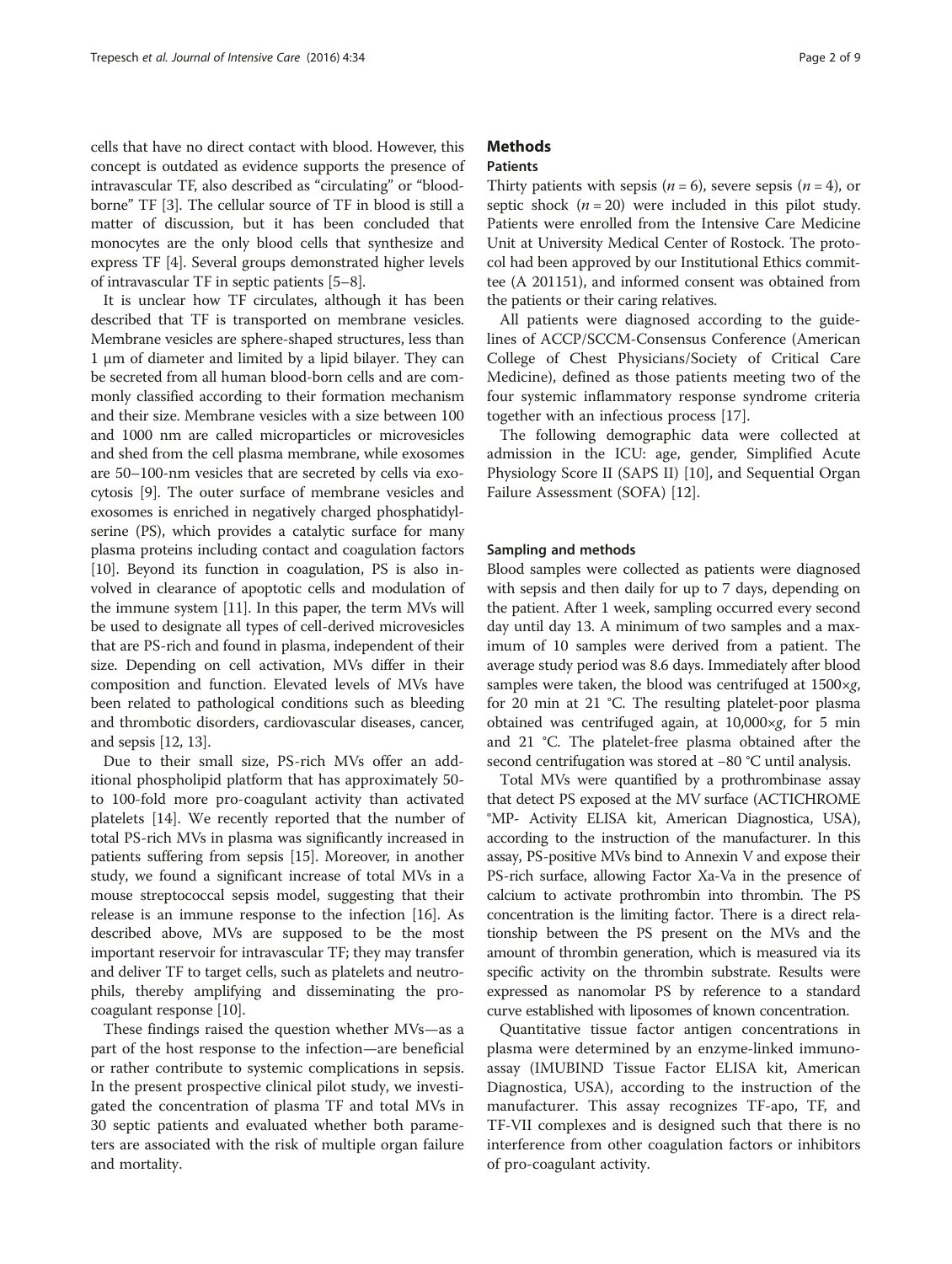Western blot analyses were performed with sheep antibodies against human high molecular kininogen (Affinity Biologicals) and its degradation products as described previously [\[18\]](#page-7-0).

#### **Statistics**

All data were stored and analyzed using the SPSS statistical package 20.0 (SPSS Inc. Chicago, Illinois, USA). Descriptive statistics were computed for continuous and categorical variables. The computed statistics included mean and standard deviations or median and interquartile range of continuous variables, frequencies, and relative frequencies of categorical factors. Testing for the differences of continuous variables between the study groups was accomplished by the two-sample  $t$  test for independent samples or the Mann-Whitney U test, as appropriate. Test selection was based on evaluating the variables for normal distribution employing the Kolmogorov-Smirnov test.

The logistic regression model was used to assess whether TF or MVs can predict risk of mortality, high SAPS II, and SOFA score. According to their average content of PS and TF, patients were divided into three groups and odds ratios as well as 95 % confidence intervals (95 % CI) were calculated for the outcome of survival, high SAPS II, and SOFA score while one of the groups was used as a reference group. All values resulted from twosided statistical tests, and  $p \leq 0.05$  was considered to be significant.

#### Availability of data and materials

The dataset supporting the conclusions of this article is included within the article. Raw data are available by the corresponding author.

#### Results

## Characteristics of patients

The clinical and laboratory data of our patient population are summarized in Table 1. Thirty patients were investigated, 13 (43.3 %) were female and 17 (56.7 %) male. The age ranged between 21 and 84 years; the mean age was 61.03 years. Survivors were younger than non-survivors but not significantly (Table 1). From 30 patients, 19 (63.3 %) survived, whereas 11 (36.7 %) died on ICU. The SAPS II and SOFA scores of non-survivors were significantly higher compared to those of survivors (Table 1). Further on, the activated partial thromboplastin time (aPTT) as a single parameter was significantly prolonged in non-survivors. The aPTT is a marker for the intrinsic coagulation pathway, and the data suggest a consumption of contact factors in non-survivors. However, the prolonged aPTT was not associated with degradation of high molecular weight kininogen in these patients (data not shown).

Other parameters such as platelet count, white blood cell count, and procalcitonin were not significantly different between the two groups (Table 1).

In most of the patients, multiple infectious sources and bacterial isolates were identified (Table [2\)](#page-3-0).

## Tissue factor

In septic patients, a systemic activation of the extrinsic coagulation pathway by TF may contribute to the development of multisystem organ failure and subsequent mortality [\[19\]](#page-7-0). TF circulates in the blood in two different forms: (i) associated with the cellular membrane of white blood cells, platelets, and cell-derived microvesicles and (ii) as a soluble protein lacking the transmembrane domain generated by an alternatively spliced messenger RNA (mRNA) [\[20\]](#page-7-0). The ELISA used in the present study detects both forms of TF in plasma [[21\]](#page-7-0).

Figure [1a](#page-4-0) depicts the TF concentrations of survivors and non-survivors on several days. Hereby, a significant difference between survivors and non-survivors was detected on day 3 ( $p = 0.031$ ), whereby non-survivors had higher concentrations (Fig. [1a](#page-4-0)). The baseline calculation showed no significant differences (Fig. [1b](#page-4-0)).

A logistic regression analysis was done. First, the risk of mortality based on TF quantity was calculated, and patients were divided into three groups, (i) patients with high TF concentrations (>300 pg/ml), (ii) patients with middle TF concentrations (220–300 pg/ml), and (iii)

#### **Table 1** Baseline characteristics of patients

|                                                   | Survivor<br>$(n = 19)$     | Non-survivor<br>$(n = 11)$ | p value    |
|---------------------------------------------------|----------------------------|----------------------------|------------|
| Age (years, mean $\pm$ SD)                        | $58.1 \pm 16.9$            | $66.1 + 16.2$              | 0.215      |
| Gender (% of male)                                | 57.9                       | 54.5                       | -          |
| SAPS II (mean $\pm$ SD)                           | $51.65 + 19.23$            | $73.69 + 13.85$            | $0.002*$   |
| SOFA (mean $\pm$ SD)                              | $8.18 + 3.52$              | $12.29 + 1.43$             | $<0.001**$ |
| PT (s) (median, IQR)                              | 13.96<br>$(13.11 - 15.13)$ | 14.48<br>$(13.64 - 1.69)$  | 0.127      |
| $aPTT$ (s) (mean $\pm$ SD)                        | $55.18 \pm 10.32$          | $70.46 + 22.92$            | $0.020*$   |
| Platelet count $(x10)$<br>(mean $\pm$ SD)         | $709.3 + 83.1$             | $148.9 + 72.9$             | 0.055      |
| White blood cell count<br>(mean $\pm$ SD)         | $14.08 \pm 8.61$           | $17.63 \pm 9.04$           | 0.293      |
| $CRP$ (mean $\pm$ SD)                             | $231.35 + 99.73$           | $226.79 + 106.89$          | 0.928      |
| $HK$ (mean $\pm$ SD)                              | $0.284 + 0.032$            | $0.282 + 0.021$            | 0.832      |
| Hb (mean $\pm$ SD)                                | $5.75 + 0.65$              | $5.74 + 0.48$              | 0.952      |
| Procalcitonin (median, IQR)                       | 2.40<br>$(1.36 - 14.93)$   | 2.73<br>$(1.12 - 7.99)$    | 0.846      |
| MVs, phosphatidylserine<br>$(nM)$ (mean $\pm$ SD) | $18.69 \pm 6.13$           | $16.63 + 6.33$             | 0.388      |
| TF (pg/ml) (mean $\pm$ SD)                        | $269.75 + 171.47$          | $325.22 + 169.82$          | 0.399      |

Data are expressed as mean ± SD or median and 25 to 75 % interquartile range (IQR) \*p < 0.05, \*\*p < 0.001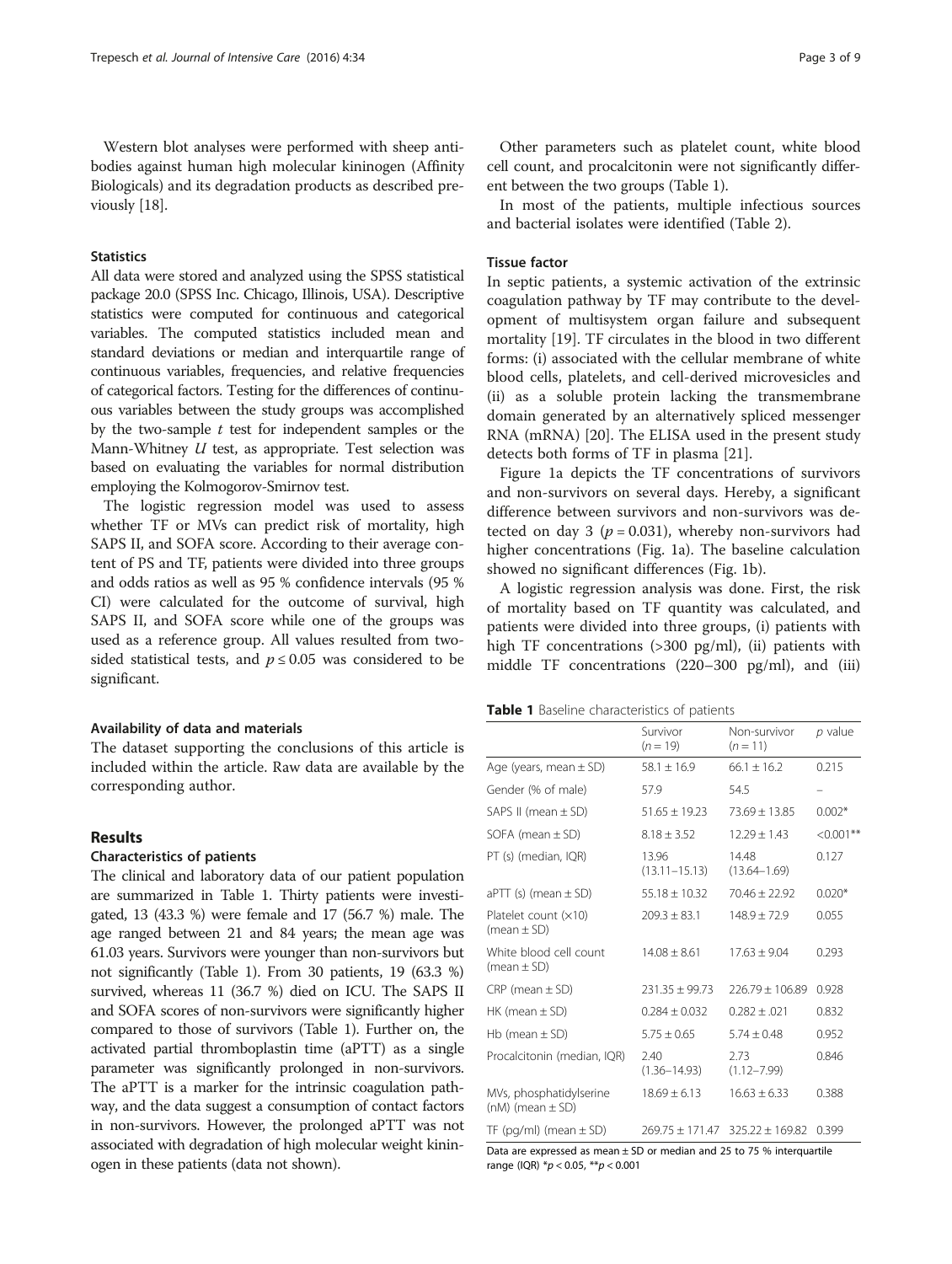<span id="page-3-0"></span>Table 2 Sources and microorganism isolates of patients

|                              | Survivors                              | Non-survivors                          |
|------------------------------|----------------------------------------|----------------------------------------|
| Respiratory tract            | Candida albicans 5                     | Candida albicans 2                     |
|                              | Candida galbrata 2                     |                                        |
|                              | Candida tropicalis 1                   | Candida tropicalis 1                   |
|                              | Aspergillus fumagatus 2                | Strepotoccus anginosus 1               |
|                              | Viridans streptococci 1                | Staphylococcus aureus 2                |
|                              | Staphylococcus coagulase<br>negative 2 | Staphylococcus coagulase<br>negative 1 |
|                              | Stenothrophomonas<br>maltophila 1      | MRSA 1                                 |
|                              |                                        | Enterocabter cloacae 1                 |
|                              |                                        | Escherichia coli 3                     |
|                              |                                        | Enterococci 1                          |
|                              |                                        | Proteus mirabilis 1                    |
|                              |                                        | Serratia marcescens 1                  |
| Intra-abdominal/<br>pelvis   | Candida albicans 3                     | Candida albicans 3                     |
|                              | Candida krusei                         | Candida galbrata 1                     |
|                              | Candida tripolis 1                     | Candida tropicalis 1                   |
|                              | Staphylococcus capitis 1               | MRSA 1                                 |
|                              | Staphylococcus<br>epidermidis 3        | Staphylococcus<br>epidermidis 2        |
|                              | Staphylococcus warneri 1               | Staphylococcus<br>haemolyticus 1       |
|                              | Streptococcus anginosus<br>1           |                                        |
|                              | Enterococci ssp.                       |                                        |
|                              | Enterococcus faecalis 4                | Enterococcus faecalis 2                |
|                              | Enterococcus faecium 4                 | Enterococcus faecium 5                 |
|                              | Enterobacter cloacae 1                 |                                        |
|                              | Escherichia coli 3                     | Escherichia coli 1                     |
|                              | Bacteroides fragilis 3                 |                                        |
|                              | Proteus mirabilis 1                    |                                        |
|                              | Pseudomonas aeruginosa<br>L            | Pseudomonas aeruginosa<br>1            |
|                              | Anaerob mixed flora 2                  | Anaerob mixed flora 1                  |
| Urinary tract                | Escherichia coli 1                     | Enterococcus faecium 1                 |
|                              | Proteus vulgaris 1                     |                                        |
|                              | Klebsiella oxytoca 1                   | Klebsiella pneumoniae<br>ssp. 1        |
|                              | Trichosporon asahii 1                  |                                        |
| Heart and vascular<br>system | Enterococcus faecium 1                 |                                        |
|                              | Proprionibacterium acnes<br>1          |                                        |
|                              | Streptococcus gallolyticus             |                                        |

Table 2 Sources and microorganism isolates of patients (Continued)

|                   | Staphylococcus<br>epidermidis 1        |                                 |
|-------------------|----------------------------------------|---------------------------------|
|                   | Streptococcus<br>alactolyticus 1       |                                 |
| Blood/catheter    | Proprionibacterium acnes               | Proprionibacterium acnes        |
|                   | Staphylococcus<br>epidermidis 1        | Staphylococcus<br>epidermidis 2 |
|                   | Staphylococcus coagulase<br>negative 2 | Staphylococcus capitis 1        |
|                   |                                        | Staphylococcus hominis 1        |
| Wound/soft tissue | Candida albicans 1                     | Escherichia coli 1              |
|                   | Staphylococcus<br>epidermidis 1        | Staphylococcus aureus 1         |
|                   | Streptococcus pyogenes 1               |                                 |
|                   |                                        |                                 |

Main sources and organisms detected in septic patients are represented MRSA methicillin-resistant Staphylococcus aureus

patients with low TF concentrations (110–220 pg/ml), who served as the reference group. Patients with middle and high TF concentrations had a 1.5-fold or 2.6-fold higher risk to die, compared to patients with a low TF content (Table [3](#page-5-0)). Both odds ratios were not significant, but there is a trend towards increased mortality in patients with high TF concentrations.

The patients were divided by their SAPS II score, whereby high SAPS II scores (>60) are accompanied with a higher risk of mortality. The logistic regression analysis was done, and patients with low TF quantity (110–220 pg/ml) were conduced as reference group. Patients with middle TF quantities (220–300 pg/ml) had a 3.2-fold higher risk for a high SAPS II score (Table [3](#page-5-0)), compared to patients with low TF (110–220 pg/ml). Patients with high amounts of TF (>300 pg/ml) had a statistically significant 18.7-fold increased risk for a SAPS II score above 60 (Table [3](#page-5-0)), compared to patients with low TF (110–220 pg/ml).

Analogous to the SAPS II score, the patients were divided by their SOFA scores and a value between 11 and 20 was the negative event. The logistic regression analysis showed a 1.46-fold higher risk for patients with middle TF quantity (220–300 pg/ml) for a high SOFA score (Table [3](#page-5-0)). In patients with high TF (>300 pg/ml), the risk for a SOFA score above 10 (Table [4](#page-7-0)) was 5.25 fold higher, compared to the reference group (patients with low TF 110–220 pg/ml). Although these odds ratios are not significant, the trend supports the following hypothesis that a high content of intravascular TF seems to be associated with a high risk for mortality.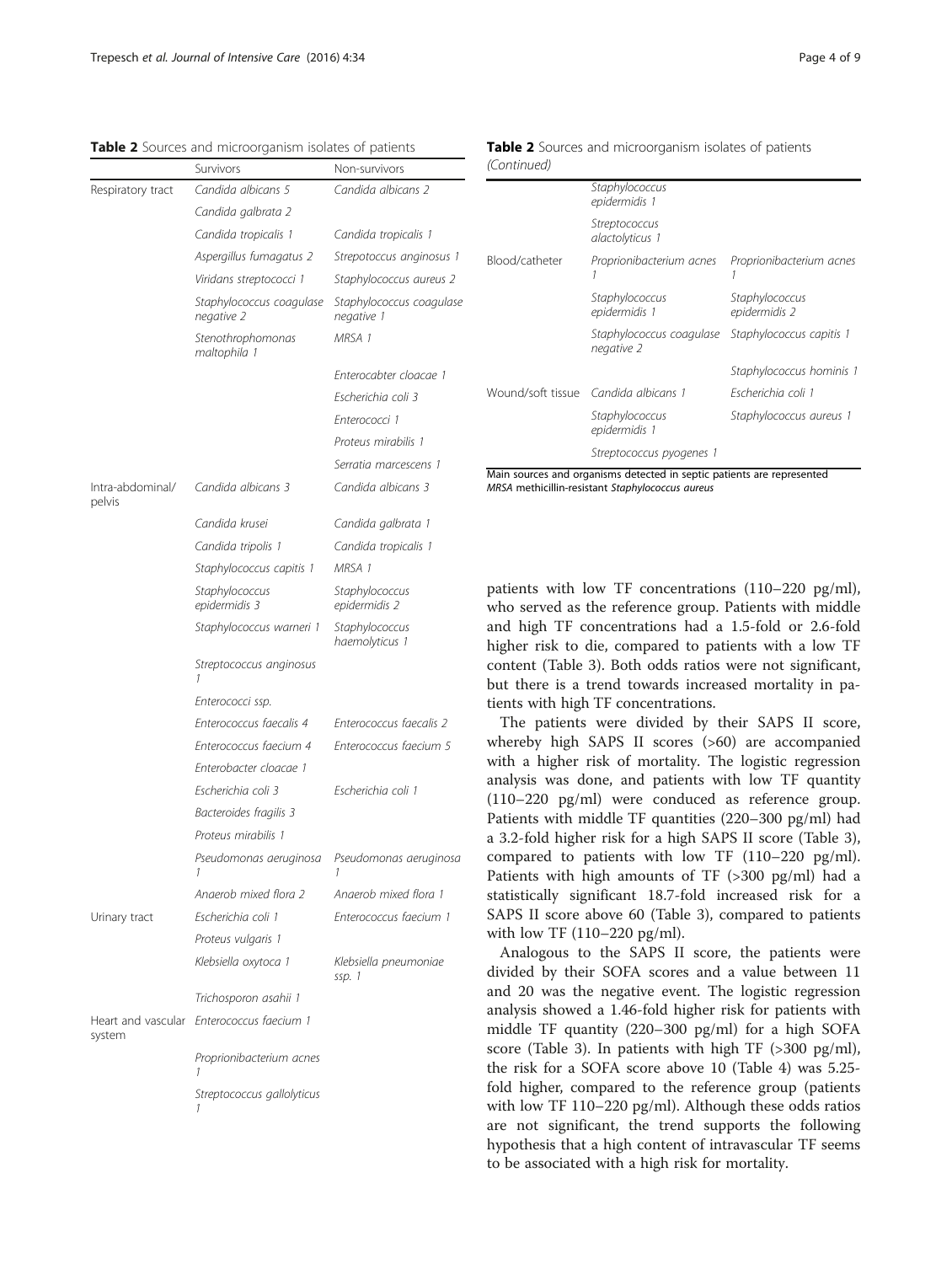<span id="page-4-0"></span>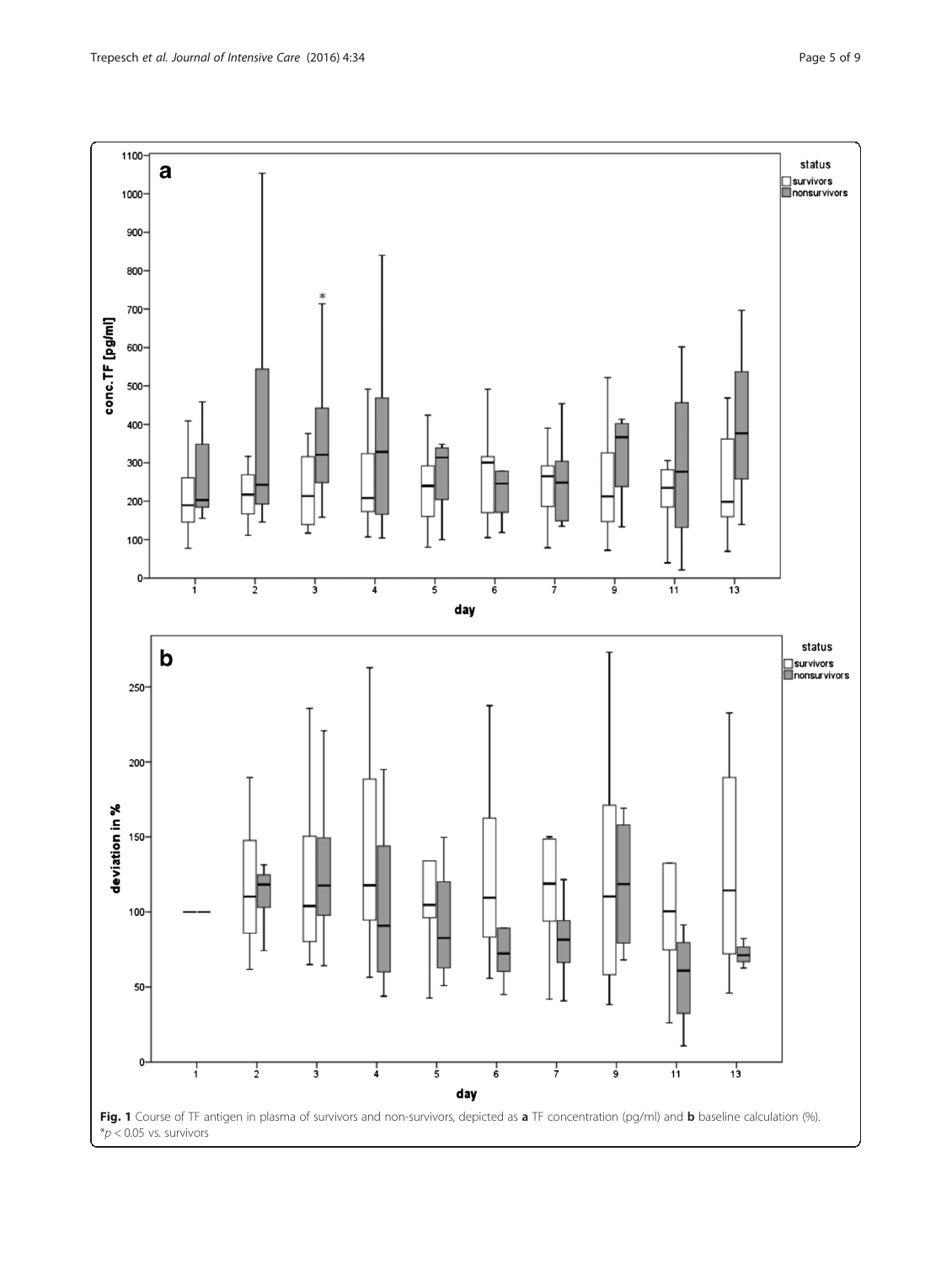<span id="page-5-0"></span>Table 3 TF antigen concentration and the risk of mortality, high SAPS II, or SOFA score calculated by logistic regression analysis

| Parameter      | Patient group                | Odds ratio | 95 % CI       | Significance |
|----------------|------------------------------|------------|---------------|--------------|
| Mortality      | TF quantity,<br>middle range | 1.52       | $0.25 - 9.30$ | 0.65         |
|                | 220-300 pg/ml                |            |               |              |
|                | TF quantity,<br>high range   | 2.67       | $0.39 - 18.2$ | 0.32         |
|                | $>300$ pg/ml                 |            |               |              |
| <b>SAPS II</b> | TF quantity,<br>middle range | 3.20       | $0.54 - 18.9$ | 0.20         |
|                | 220-300 pg/ml                |            |               |              |
|                | TF quantity,<br>high range   | 18.7       | 1.56-222.9    | $0.02*$      |
|                | $>300$ pg/ml                 |            |               |              |
| <b>SOFA</b>    | TF quantity,<br>middle range | 1.46       | $0.26 - 8.05$ | 0.67         |
|                | 220-300 pg/ml                |            |               |              |
|                | TF quantity,<br>high range   | 5.25       | $0.70 - 39.5$ | 0.11         |
|                | $>300$ pg/ml                 |            |               |              |

 $*$ *p* < 0.05

#### PS-positive MVs in plasma

We measured the concentration of PS-positive MVs in plasma of the septic patients on several days but found no significant differences in MV concentration between survivors and non-survivors (Fig. [2a\)](#page-6-0). The baseline calculation showed no significant differences, although the mean MV quantity in the non-survivor group was lower at all days (Fig. [2b\)](#page-6-0).

To calculate the risk of mortality based on MV quantity, again, a logistic regression analysis was done. Patients were divided into three groups, (i) patients with high MV concentrations (>18 nM) as the reference group, (ii) patients with MV concentrations in the middle range (15– 18 nM), and (iii) patients with MV concentrations in the low range (0–15 nM, Table [4\)](#page-7-0). Taken all together, odds ratios implicate that patients with MV concentrations in the middle and low range had a higher risk for mortality or a high SAPS II and SOFA score, when compared to the reference group (Table [4\)](#page-7-0). Although these odds ratios were not significant; the trend supports the hypothesis that a higher content of PS-rich MVs could be associated with a lower risk for mortality.

## **Discussion**

It is now accepted that TF circulates in the blood: (i) associated with white cells and platelets, (ii) associated with cell-derived MVs, and (iii) as a soluble protein lacking the transmembrane domain generated by an alternatively spliced mRNA [\[20\]](#page-7-0). Only the last two forms are detectable in plasma. We found significantly elevated TF concentrations on day 3 in non-survivors of septic patients in comparison with the survivors. This corresponds to the findings in earlier studies comparing survivors with non-survivors. Green et al. found a significant increased TF concentration even on day 3 in children with sepsis [[6\]](#page-7-0). Also Gando et al. showed a significantly higher TF content on several days in nonsurvivors [[21\]](#page-7-0). Assuming that the SAPS II score reflects severity of sepsis, patients with TF concentrations above 300 pg/ml in our study had a significantly higher risk for a serious course of sepsis. This was supported by a tendency for higher risk of mortality and SOFA score of such patients, though these odds ratios were not significant. Although several studies reported significant higher TF concentrations in plasma of septic patients [\[5](#page-7-0)–[8](#page-7-0)], only one study showed a significant correlation between high TF concentrations and increased mortality [\[6\]](#page-7-0).

An increase in intravascular TF is an indication of tissue factor production from activated monocytes. MVs derived from monocytes express and deliver intravascular TF to sites of pathogen exposure, which initiates immunothrombosis inside a blood vessel [\[22](#page-7-0)]. The release of MV-associated TF by monocytes may be therefore regarded as a physiological element of intravascular immunity, to detect and protect against pathogens in the vasculature [\[23](#page-7-0)]. However, as we did not found any correlation between TF concentration and total MVs (data not shown), we assume that only a minor part of the circulating MVs contains TF. Another possible reason may be that the ELISA used in the present study detects both MV-associated TF as well as the soluble form of TF.

The pro-coagulant activity of MVs has mainly been attributed to TF but MVs also elicit phospholipiddependent pro-coagulant activity due to the exposure of PS on their membrane [\[24\]](#page-7-0). In an earlier study, we found increased concentrations of PS-rich MVs in patients suffering from sepsis compared to healthy persons [[15](#page-7-0)]. As pro-coagulant MVs seem to play a key role in multiorgan dysfunction and septic shock, it was, therefore, tempting to speculate that a high amount of total PS-rich MVs in septic patients is associated with a higher risk for mortality. Surprisingly, the data of our present study suggest the opposite; a higher content of total MVs was associated with a trend to lower risk for mortality in septic patients, which is in contrast to TF. One could speculate that the MVs are trapped in the organs; therefore, their amount in the circulation is lower. But it should be considered that—behind pathological functions—MVs may be also beneficial at the early stage of sepsis, as they can compensate for some of the host's systemic reactions [[25](#page-7-0)]. It has been reported that elevated levels of platelet, endothelium-, and leukocyte-derived MVs predict a more favorable outcome in severe sepsis with regard to mortality and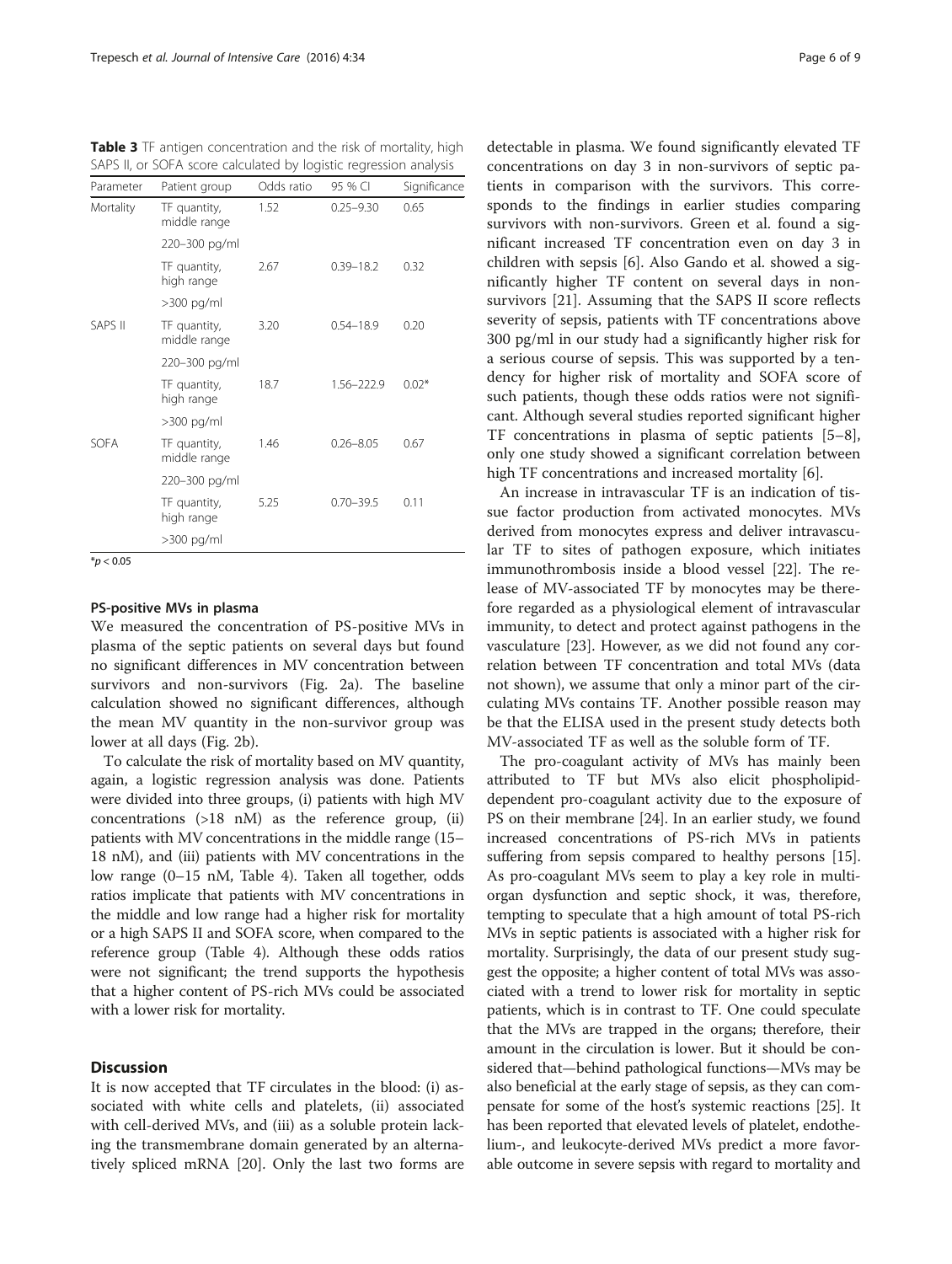<span id="page-6-0"></span>

organ dysfunction. The authors support the hypothesis that an early increased inflammatory response is associated with improved survival rates [[26\]](#page-8-0). Our recent and actual findings promote this thesis, showing that formation and release of PS-rich MVs are a part of the immune response to bacterial infections [\[15](#page-7-0), [16](#page-7-0)]. Thus, a high amount of MVs may be a marker of cell activation and inflammation, reflecting a potent inflammatory response, necessary to fight against the infection. A beneficial function for MVs in sepsis was also supported by a study of Mostefai et al., who showed that the total number of circulating and platelet MVs in patients with septic shock was increased. These MVs exert a protective effect against vascular hyporeactivity by maintaining a tonic pressure in septic shock [\[27\]](#page-8-0). Also, Guervilly et al. found that high levels of circulating leukocyte MVs are associated with better outcome in acute respiratory distress syndrome [\[28\]](#page-8-0). Although the mechanism of

protection is not clear, one could hypothesize that the antibacterial effect of MVs, released from human neutrophilic granulocytes, restricts bacterial growth and dissemination during sepsis [\[29\]](#page-8-0). In a previous study, we have shown that pro-coagulant MVs can bind to Streptococcus pyogenes bacteria and promote clotting, entrapment, and killing of the bacteria in a fibrin network. Thus, an interaction of MVs with bacteria may protect the host [\[16](#page-7-0)], which supports the hypothesis above.

A limitation of our pilot study is the relatively small sample size, which reflects typical cases of a Northeast German center for intensive care. This means that the power to detect and label MVs as statistically significant risk factors for mortality was limited. Thus, our data must be validated in an independent larger cohorts of sepsis patients because of the heterogeneity of patients with sepsis and the fact that disease outcome is related to several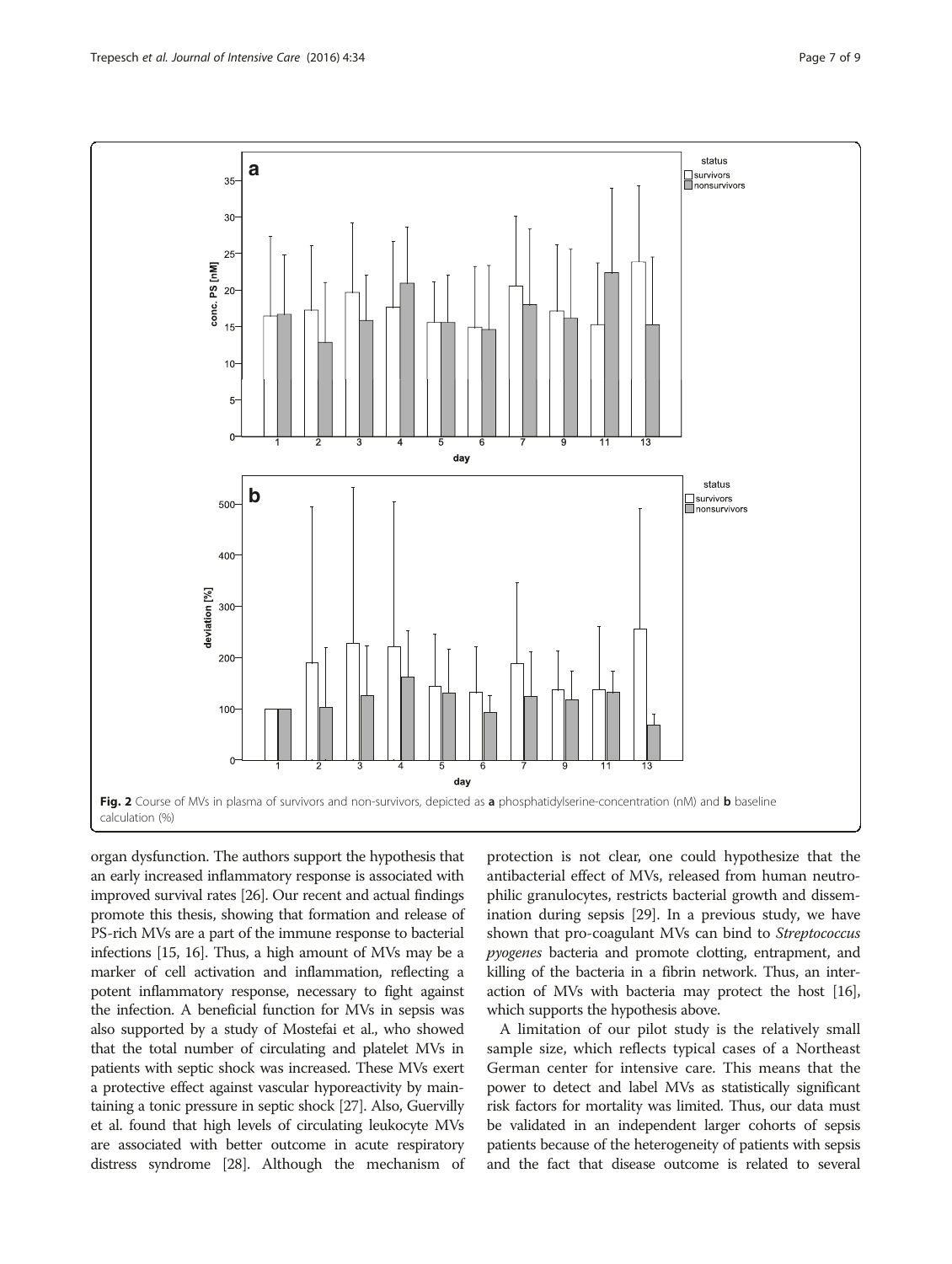<span id="page-7-0"></span>

|                                                       | <b>Table 4</b> MV quantity and the risk of mortality, high SAPS II, or |
|-------------------------------------------------------|------------------------------------------------------------------------|
| SOFA score calculated by logistic regression analysis |                                                                        |

| Parameter   | Patient group                | Odds ratio | 95 % CI        | Significance |
|-------------|------------------------------|------------|----------------|--------------|
| Mortality   | MV quantity,<br>low range    | 3.6        | $0.62 - 21.03$ | 0.16         |
|             | $0-15$ nM                    |            |                |              |
|             | MV quantity,<br>middle range | 1.2        | $0.15 - 9.77$  | 0.87         |
|             | $15 - 18$ nM                 |            |                |              |
| SAPS II     | MV quantity,<br>low range    | 1.7        | $0.32 - 8.76$  | 0.54         |
|             | $0-15$ nM                    |            |                |              |
|             | MV quantity,<br>middle range | 3.5        | $0.47 - 25.9$  | 0.22         |
|             | $15 - 18$ nM                 |            |                |              |
| <b>SOFA</b> | MV quantity,<br>low range    | 3.5        | $0.63 - 19.5$  | 0.153        |
|             | $0-15$ nM                    |            |                |              |
|             | MV quantity,<br>middle range | 2.7        | $0.39 - 18.2$  | 0.32         |
|             | 15-18 nM                     |            |                |              |

baseline characteristics [[30](#page-8-0), [31](#page-8-0)]. In the future, elucidation of protective mechanisms of MVs is an emerging challenge to design new therapeutic strategies.

## Conclusions

This study showed that high amounts of intravascular TF in septic patients significantly increased the risk of disease severity, according to SAPS II scores above 60. In contrast, a high amount of PS-rich MVs is not associated with disease severity or mortality.

#### Abbreviations

MVs, microvesicles; PS, phosphatidylserine; SAPS II, Simplified Acute Physiology Score II; SOFA, Sequential Organ Failure Assessment; TF, tissue factor

#### Acknowledgements

This work was supported by a grant from the Deutsche Forschungsgemeinschaft (project OE 547/2-1, awarded to SOH). The funding agency had no role in the design of the study and collection, analysis, and interpretation of data or in writing the manuscript. We appreciate the Critical Care Team for their cooperation and support.

#### Authors' contributions

CT collected the samples and analyzed the data. RN performed experiments regarding contact activation. AG performed the statistical analysis. BK participated in the design of the study. JKS participated in the design of the study and interpreted the data. SOH conceived the study and wrote the manuscript. All authors read and approved the final manuscript.

#### Competing interests

The authors declare that they have no competing interests.

#### Author details

<sup>1</sup>Institute of Medical Microbiology, Virology and Hygiene, Rostock University Medical Center, Schillingallee 70, 18057 Rostock, Germany. <sup>2</sup>Institute for Biostatistics and Informatics in Medicine and Ageing Research, Rostock University Medical Center, Rostock, Germany. <sup>3</sup>Department of Anaesthesia

and Intensive Care Medicine, Rostock University Medical Center, Rostock, Germany.

#### Received: 10 February 2016 Accepted: 16 May 2016 Published online: 23 May 2016

#### References

- 1. Angus DC, van der Poll T. Severe sepsis and septic shock. N Engl J Med. 2013;369:2063.
- 2. Levi M, Poll TVD. Coagulation in patients with severe sepsis. Semin Thromb Hemost. 2015;41:9–15.
- 3. Mackman N. The many faces of tissue factor. J Thromb Haemost. 2009;7 Suppl 1:136–9.
- 4. Osterud B. Tissue factor expression in blood cells. Thromb Res. 2010;125 Suppl 1:S31–4.
- 5. Gando S, Nanzaki S, Sasaki S, et al. Significant correlations between tissue factor and thrombin markers in trauma and septic patients with disseminated intravascular coagulation. Thromb Haemost. 1998;79:1111–5.
- 6. Green J, Doughty L, Kaplan SS, et al. The tissue factor and plasminogen activator inhibitor type-1 response in pediatric sepsis-induced multiple organ failure. Thromb Haemost. 2002;87:218–23.
- 7. Stief TW, Ijagha O, Weiste B, et al. Analysis of hemostasis alterations in sepsis. Blood Coagul Fibrinolysis. 2007;18:179–86.
- Gando S, Nanzaki S, Sasaki S, et al. Activation of the extrinsic coagulation pathway in patients with severe sepsis and septic shock. Crit Care Med. 1998;26:2005–9.
- 9. Théry C, Ostrowski M, Segura E. Membrane vesicles as conveyors of immune responses. Nat Rev Immunol. 2009.
- 10. van der Poll T, Herwald H. The coagulation system and its function in early immune defense. Thromb Haemost. 2014;112:640–8.
- 11. Frey B, Gaipl US. The immune functions of phosphatidylserine in membranes of dying cells and microvesicles. Semin Immunopathol. 2011;33: 497–516.
- 12. György B, Szabó TG, Pásztói M, et al. Membrane vesicles, current state-ofthe-art: emerging role of extracellular vesicles. Cell Mol Life Sci. 2011;68: 2667–88.
- 13. Nomura S, Shimizu M. Clinical significance of procoagulant microparticles. J Intensive Care. 2015;3:2.
- 14. Sinauridze EI, Kireev DA, Popenko NY, et al. Platelet microparticle membranes have 50- to 100-fold higher specific procoagulant activity than activated platelets. Thromb Haemost. 2007;97:425–34.
- 15. Oehmcke S, Mörgelin M, Malmström J, et al. Stimulation of blood mononuclear cells with bacterial virulence factors leads to the release of pro-coagulant and pro-inflammatory microparticles. Cell Microbiol. 2012;14:107–19.
- 16. Oehmcke S, Westman J, Malmström J, et al. A novel role for pro-coagulant microvesicles in the early host defense against streptococcus pyogenes. PLoS Pathog. 2013;9:e1003529.
- 17. Reinhart K, Brunkhorst F, Bone H. Prävention, Diagnose, Therapie und Nachsorge der Sepsis. Intensivmed. 2010;47:185–207. DOI:[10.1007/s00390-](http://dx.doi.org/10.1007/s00390-010-0169-2) [010-0169-2](http://dx.doi.org/10.1007/s00390-010-0169-2).
- 18. Nitzsche R, Rosenheinrich M, Kreikemeyer B, et al. Streptococcus pyogenes triggers activation of the human contact system by streptokinase. Infect Immun. 2015;83:3035–42.
- 19. Hack CE. Tissue factor pathway of coagulation in sepsis. Crit Care Med. 2000;28:S25–30.
- 20. Cimmino G, Golino P, Badimon JJ. Pathophysiological role of blood-borne tissue factor: should the old paradigm be revisited? Intern Emerg Med. 2011;6:29–34.
- 21. Gando S, Kameue T, Morimoto Y, et al. Tissue factor production not balanced by tissue factor pathway inhibitor in sepsis promotes poor prognosis. Crit Care Med. 2002;30:1729–34.
- 22. Engelmann B, Massberg S. Thrombosis as an intravascular effector of innate immunity. Nat Rev Immunol. 2013;13:34–45.
- 23. Hickey MJ, Kubes P. Intravascular immunity: the host-pathogen encounter in blood vessels. Nat Rev Immunol. 2009;9:364–75.
- 24. Spronk HMH, ten Cate H, van der Meijden PEJ. Differential roles of tissue factor and phosphatidylserine in activation of coagulation. Thromb Res. 2014;133 Suppl 1:S54–6.
- 25. Reid VL, Webster NR. Role of microparticles in sepsis. Br J Anaesth. 2012;109:503–13.